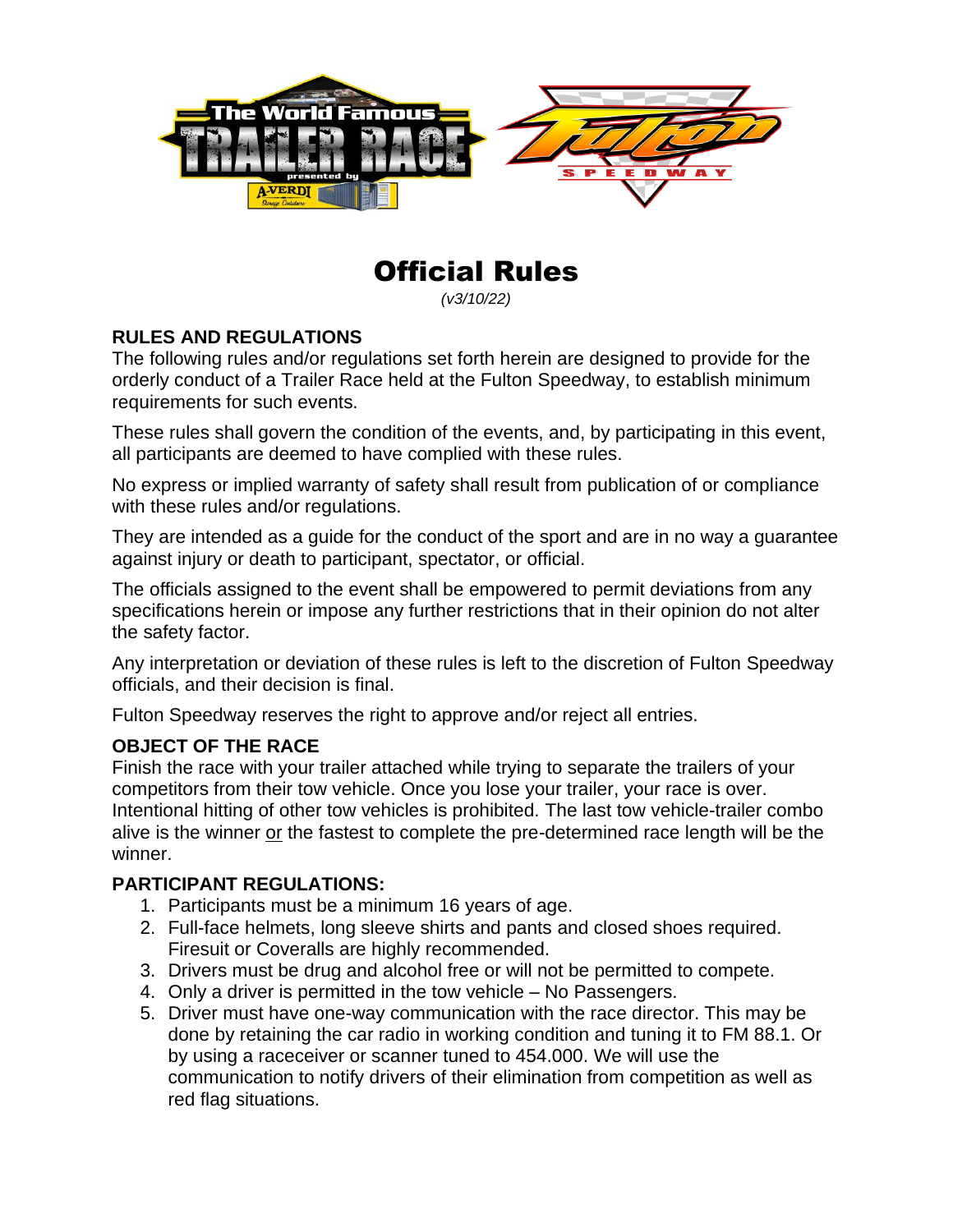### **TOW VEHICLE REGULATIONS:**

- 1. Open to any passenger car, light truck, SUV or minivan. No convertibles.
- 2. Any full sized pickup truck ¾ ton or less. No dual wheeled trucks. Oversized tires are not allowed.
- 3. All pull vehicles must have a number on drivers and passengers side doors for fan/announcer identification. Minimum 18" high.
- 4. All flammable materials should be stripped from automobile. Glass other than windshield must be removed prior to coming to the track. ALL exterior lights must be removed.
- 6. Windshield screen must be installed for driver protection if windshield is removed.
- 7. A window net is recommended for driver's side door protection.
- 8. Driver's door must be chained or welded shut. Passenger side door should remain operational.
- 9. All cars must have seat belts with shoulder strap in working order. Racing harness highly recommended. (working seat belts are a must and will be checked)
- 10.No studded tires allowed
- 11.Stock gas tank is okay or may be replaced by a maximum boat tank.

#### **TRAILER REGULATIONS:**

- 1. Overall trailer length: Minimum 8 ft. from hitch to end.
- 2. Camper trailers, pop-up trailers, and wooden or fiberglass boats with trailer are preferred. All glass, fuel tanks & junk must be removed prior to coming to the race track. Other trailers must be light duty (No farm equipment or heavy trailers will be allowed). Creativity is encouraged. Please contact the track if you have a question – (315) 374-1168.
- 3. Trailers must be cleaned out. No engines, mattresses, heating/cooling appliances, extra tires, propane tanks, oil/water drums. Basically, whatever can fall off the trailer, must break apart when hit by the pull vehicles. Relief cuts must be made in boats, campers, etc. so as when hit they will easily break apart.
- 4. Please remove any potential safety issues from your trailer prior to the event. Such things as sharp protruding bars, spikes, etc will need to be removed in the interest of safety.

#### **TOW VEHICLE/TRAILER COUPLING:**

- 1. Trailer hitches must be light duty and of a type normally used on passenger automobiles.
- 2. Standard ball and safety chains only, free pivoting. No direct bolt hook ups. No locking hitches. Ball couple can't be welded. No equalizer bars. 5<sup>th</sup> wheel or goose neck hitch set-ups are not allowed.

#### **RACING REGULATIONS:**

- 1. Drivers must register with track and vehicle/trailer inspected before participating.
- 2. Drivers will draw for starting position.
- 3. Upon being eliminated from the event, drivers should clear their tow vehicle to the infield. The black flag will be used to signal drivers to clear the surface.